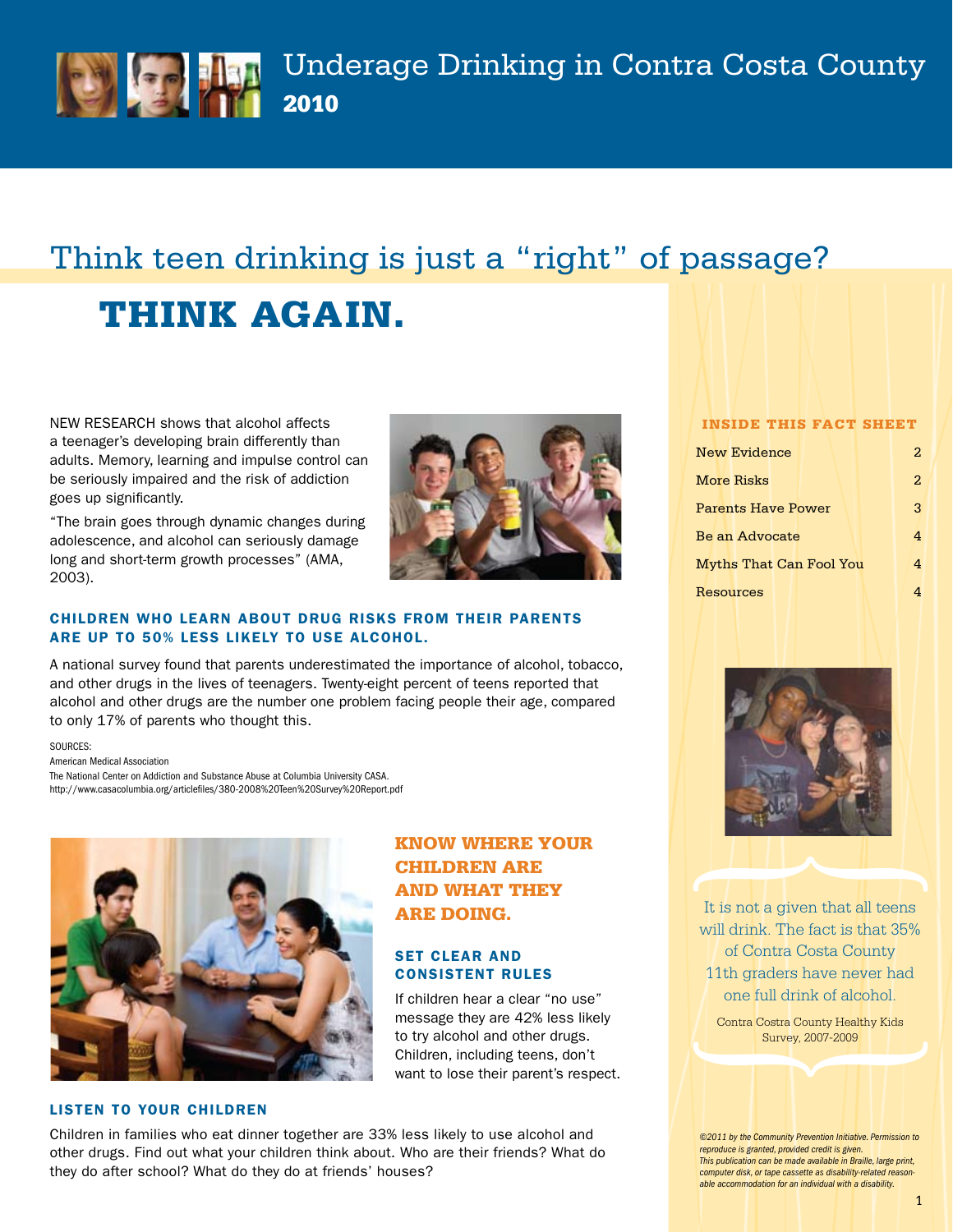## Proceed with caution:



The brain's hippocampus can be 10% smaller in underage drinkers.



### Alcohol acts like a computer virus in the brain by:

- Slowing or shutting down brain activity.
- Deleting or distorting neural messages.
- Damaging neuro-connections.
- Hindering formation of mature brain wiring.
- Rewiring a brain's pleasure-reward system, which can lead to alcohol dependence/addiction.

# brain under **CONSTRUCTION.**

THE BRAIN goes through rapid development and "wiring" changes during the ages of 12-21. Teen alcohol use can damage this development that is essential to becoming a mature, thoughtful, responsible adult.

### Alcohol can damage two key brain areas:

The **prefrontal area** is responsible for thinking, planning, good judgment, decisionmaking and impulse control. Damage from alcohol during teen years can be long-term and irreversible.

The **hippocampus** is involved in learning and memory. Frequent drinkers may never be able to catch up in adulthood since alcohol inhibits systems crucial for storing new information.

SOURCE: American Medical Association Fact Sheet, 2003

## Addiction/Dependence

- •Alcohol dependence is highest in the 18-20 and 21-24 year old groups (see graph).
- •Children who start drinking before the age of 15 are 4 times more likely to develop alcohol problems than those who start after age 21.



•The chances of becoming dependent decrease

by 14% for every year of delay in the onset of alcohol use.

Sources: EIC and NIAAA, Spotlight on Underage Drinking, No. 22; The NSDUH Report, 10/22/04; Spear, L.P., The adolescent brain and age-related behavioral manifestations, Neuroscience and Biobehavioral Reviews 24 (2000) 417-463.



## other risks

### risky behaviors

New research shows that teens are more prone to impulsive behaviors that put them at risk of injury and doing something they will regret when they are sober, including driving under the influence of alcohol and/or drugs, fighting and unprotected sexual activity. When teens drink they are at higher risk to have unprotected sex and to be victims of sexual assault.

### alcohol poisoning

16% of 9th graders and 26% of 11th graders in Contra Costa County reported binge drinking in the 2007-2009 Healthy Kids Survey. In addition to intoxication, binge drinking (drinking 4-5 drinks within 2 hours) can cause difficulty breathing, unconsciousness and death.

### Academics, Athletics and Performance

Teens who use alcohol have higher rates of truancy and poorer performance in school. New research shows that the hippocampus of the adolescent brain can be 10% smaller in underage drinkers, impacting learning and memory.

Many teen athletes and other performers such as dancers and musicians underestimate the way in which alcohol use, even a few drinks, can reverse all their hard work and training. Consuming 5 or more drinks in one night can affect brain and body activities for up to 3 days. Moderate alcohol use (2-3 drinks) reduces endurance and affects performance for up to 48 hours after the last drink is consumed, and reduces motor coordination for up to 12-18 hours. Alcohol causes dehydration, slowing the body's ability to heal; prevents muscle recovery; depletes energy; inhibits the ability to learn new information; and hampers memory and retention.

SOURCE: Firth, Gina, M.A., Manzo, Luis, Ph.D.; For the Athlete: Alcohol and Athletic Performance. University of Notre Dame. 2004; http://www.middlebury.edu/offices/healthed/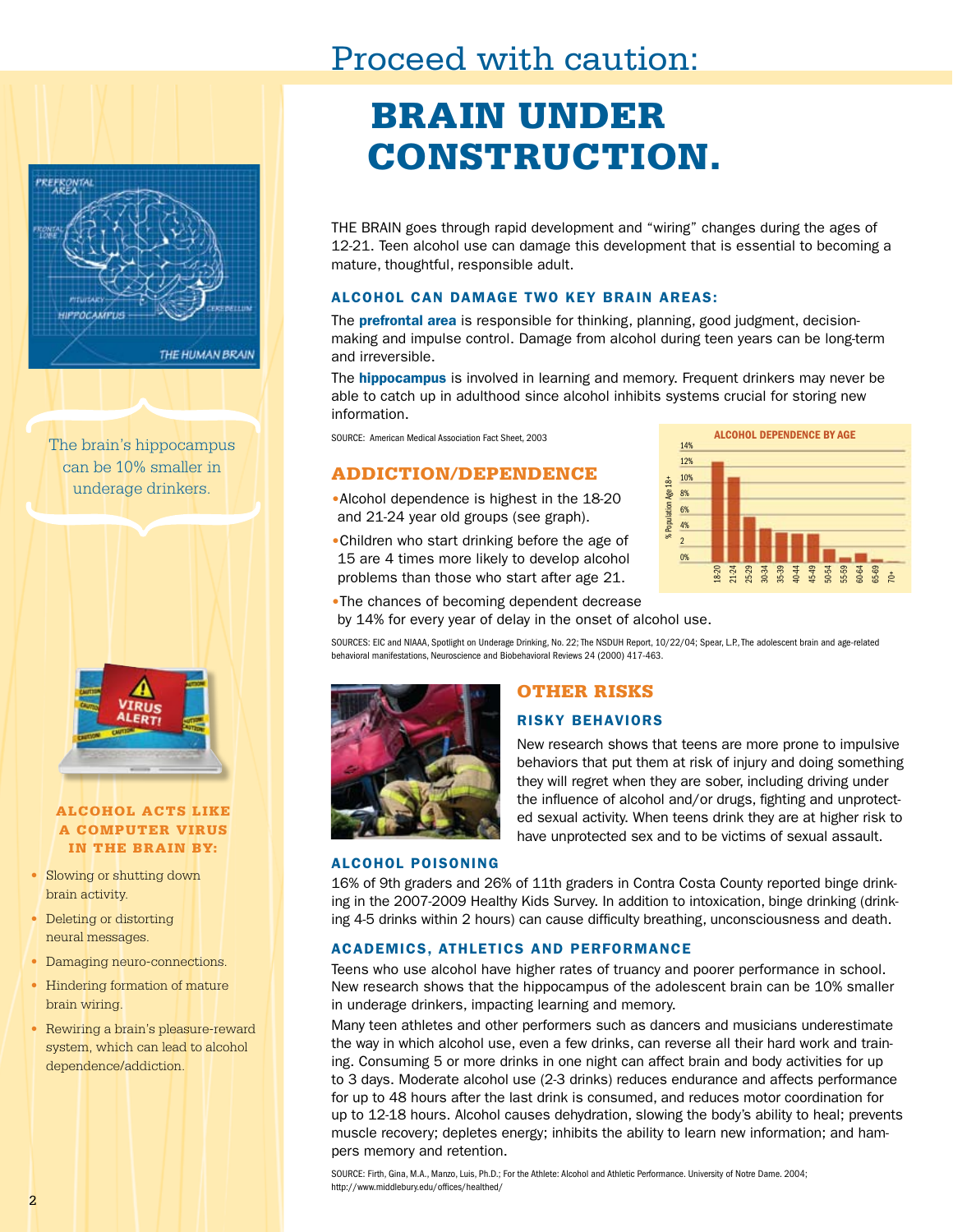## You make the difference.

# Let them know what you think.

THE TEEN and young adult years are not always easy. Youth often struggle with issues of self-identity, relationships, and how to become an independent adult. Try connecting with your child in a positive way: be a *consultant* not a *manager* in your teen's life. Start when they are young by helping your child understand the pros and cons involved with everyday situations; you will be helping them to develop decision making skills aligned with your family values. As children mature and their independence grows, they will be better able to apply this skill set in situations where the risks are even greater.

## Parents are still the number one influence in their childrens' lives



"What parents may not realize is that children say that parental disapproval of underage drinking is the key reason they have chosen not to drink."

Charles Curie, SAMHSA Administration, U.S. Department of Health and Human Services

There are a lot of places where teens can get information about drugs and alcohol including school education programs, peers, the internet and mass media.

Look for opportunities to share your values about the effects of alcohol and drugs and to teach your children about the risks. If there is an alcohol related accident in your local news, talk about how the accident will affect the lives of the drinker and the victims. Share your opinions about irresponsible drinking on TV or in the movies. You don't have to be critical or judgmental—you merely have to let your children know you think it is undesirable behavior with socially negative consequences.

## Tips for parents who think their child is drinking

Remember, as parents these issues are very emotional, so try to remain calm and sensible when you speak to your child about suspected or known substance use, and hold off on having any conversations until your child is sober.



Here are some key points to follow:

- •Parents need to reach an agreement about the issue BEFORE speaking to the child
- •Let your children know you don't want them doing drugs or drinking
- Anticipate that your teen may try to deny use or involvement; make sure the conversation stays on track and that your expectations are known
- •If the conversation does get off track (too much anger etc.), stop the interaction and make a plan to continue later
- Be clear with your rules and consequences. Make an agreement with your child
- •If addiction runs in your family, be sure to discuss the added risks with your child
- •Make sure your child understands that your concern and reasons for rules are because you love and care about them, and as their parent you want to help them make safe, healthy decisions.



*Most parents begin talking about alcohol use with their teens too late. Age 8 is not too early.*

### **Start talking before they start drinking.**

Source: California Healthy Kids Survey, Contra Costa County 2007-2009



### help children remain alcohol-free

- Talk early and often
- If you drink, model responsible behavior
- If there is alcohol in the home or the home of your children's friends, make sure it is not accessible to them
- Teach your children the value of friendship and what it means to be a good friend
- Encourage alcohol-free activities
- Remain approachable to your children; they look to you to set boundaries and keep them safe
- Help kids say NO. Give them an out when they are offered to drink:

**"No thanks, I'll get grounded" "Tried that once made me really sick"**